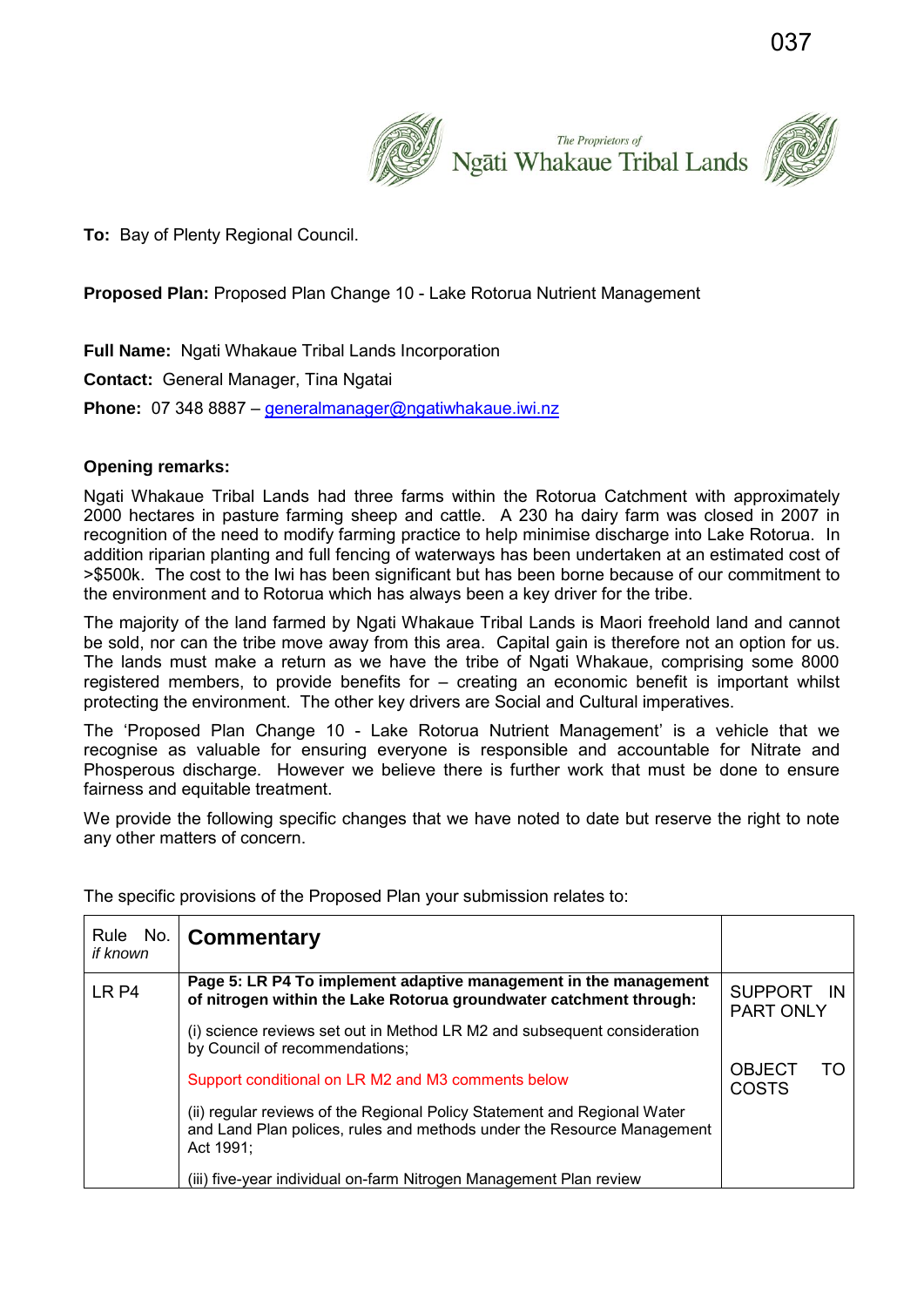|                  | timeframes; and                                                                                                                                                                                                                                                                                                                                                                                                                                           |                         |
|------------------|-----------------------------------------------------------------------------------------------------------------------------------------------------------------------------------------------------------------------------------------------------------------------------------------------------------------------------------------------------------------------------------------------------------------------------------------------------------|-------------------------|
|                  | Object to the full cost of the NMP reviews being borne by the landowner                                                                                                                                                                                                                                                                                                                                                                                   |                         |
|                  | (iv) the use of OVERSEER® reference files and proportional requirements<br>to reduce the variability for individual property nitrogen targets.                                                                                                                                                                                                                                                                                                            |                         |
| LR <sub>M2</sub> | Page 8: LR M2 Regional Council will review and publish the science<br>that determined the limits set in the RPS and the Regional Water and<br>Land Plan for Lake Rotorua on a five yearly basis. These reviews may<br>include:                                                                                                                                                                                                                            | SUPPORT IN<br>PART ONLY |
|                  | (a) Review of trends in Lake water quality attributes including nitrogen,<br>phosphorus, Chlorophyll a, algal blooms, clarity, trophic level index2 for in-<br>lake, inflows, and outflow where relevant.                                                                                                                                                                                                                                                 |                         |
|                  | (b) Review of progress towards achieving the RPS Policy WL 6B(c) 2022<br>catchment nitrogen load target.                                                                                                                                                                                                                                                                                                                                                  |                         |
|                  | (c) Review of the RPS Policy WL 3B(c) catchment nitrogen load, and a<br>nominal phosphorus (external and internal) catchment load of 37 tP/yr3, and<br>any other nitrogen and phosphorus load combinations that catchment<br>modelling shows would meet the Lake Rotorua Trophic Level Index of 4.2.<br>This may necessitate: (i) a review and rerun of the lake model (or any<br>successor model), including its ability to replicate recent years data; |                         |
|                  | (ii) a review and rerun of ROTAN (or any successor model), including<br>nitrogen loss rates, groundwater trends and attenuation rates, including<br>OVERSEER® or similar estimates;                                                                                                                                                                                                                                                                       |                         |
|                  | (iii) an assessment of the efficacy and risks of alum dosing and an<br>assessment of land-based phosphorus loss mitigation.                                                                                                                                                                                                                                                                                                                               |                         |
|                  | (d) Review of relevant New Zealand and international lake water quality<br>remediation science.<br>Support for LR M2 (d) conditional on the design and funding of new science<br>(including trials) to answer questions not answered by the review of<br>literature                                                                                                                                                                                       |                         |
|                  | (e) Recommendations.                                                                                                                                                                                                                                                                                                                                                                                                                                      |                         |
|                  | Support for LR M2 conditional on the establishment of a catchment<br>landowner/stakeholder group to oversee the science review process and to<br>have input into the development and implementation of recommendations                                                                                                                                                                                                                                    |                         |
| LR <sub>M3</sub> | LR M3 Regional Council will respond to the recommendations that result<br>from Method LR M2 science reviews through a formal and public decision<br>making process. This may include initiation of a plan change and review of<br>resource consent conditions.                                                                                                                                                                                            | SUPPORT IN<br>PART ONLY |
|                  | Support for LR M3 conditional on the inclusion of new science as required<br>under comments for LR M2 (d)                                                                                                                                                                                                                                                                                                                                                 |                         |
| LR six           | Page 32: Schedule LR Six - Nitrogen Management Plan requirements<br>(p32)                                                                                                                                                                                                                                                                                                                                                                                 | <b>OBJECT</b>           |
|                  | 5. A description of how each of the following management objectives, where<br>relevant, will be met.                                                                                                                                                                                                                                                                                                                                                      |                         |
|                  | (a) Nitrogen management: To minimise nitrogen losses and achieve the<br>Nitrogen Discharge Allowance allocated to the property/farming enterprise<br>by 2032. The Nitrogen Management Plan must include:                                                                                                                                                                                                                                                  |                         |
|                  | (i) A nitrogen budget for the property/farming enterprise that matches the<br>current system or use of the system.                                                                                                                                                                                                                                                                                                                                        |                         |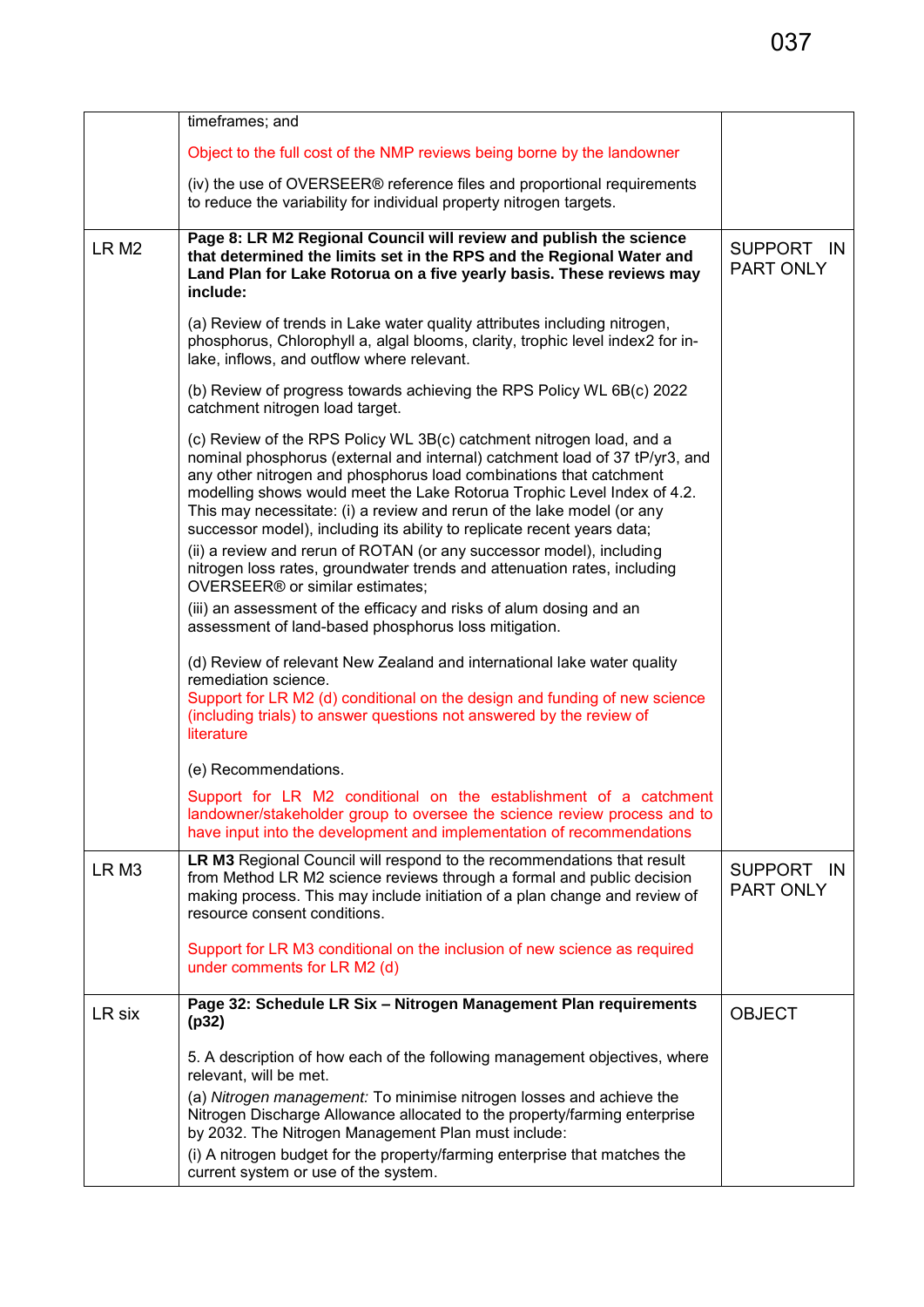|                     | (ii) A pathway, including a schedule of mitigation actions, that demonstrates<br>managed reduction to achieve the Managed Reduction Targets and the<br>2032 Nitrogen Discharge Allowance in accordance with LR P8.                                                                                                                                                                                                                                                                                                                                                                                                                                                                                                                                        |                                                                      |
|---------------------|-----------------------------------------------------------------------------------------------------------------------------------------------------------------------------------------------------------------------------------------------------------------------------------------------------------------------------------------------------------------------------------------------------------------------------------------------------------------------------------------------------------------------------------------------------------------------------------------------------------------------------------------------------------------------------------------------------------------------------------------------------------|----------------------------------------------------------------------|
|                     | (iii) The specific data and records that will be kept to measure compliance<br>with specific targets and mitigation actions defined in 5(a)ii.                                                                                                                                                                                                                                                                                                                                                                                                                                                                                                                                                                                                            |                                                                      |
|                     | Object to the need to specify a schedule of mitigation options – inconsistent<br>with Adaptive Management LR P3 (p5)                                                                                                                                                                                                                                                                                                                                                                                                                                                                                                                                                                                                                                      |                                                                      |
|                     | (iv) A description of any specific risks related to nitrogen leaching and runoff<br>risks and how these will be addressed.                                                                                                                                                                                                                                                                                                                                                                                                                                                                                                                                                                                                                                |                                                                      |
| LR <sub>R2</sub>    | Page 12: LR R2 Permitted - From 1 July 2017, the use of land for<br>plantation forestry or bush/scrub<br>From 1 July 2017, the use of land for plantation forestry or bush/scrub in the<br>Lake Rotorua groundwater catchment is a permitted activity, subject to the<br>following conditions:<br>(a) The land use remains in plantation forestry with no more than a two year<br>interval between harvesting and replanting or upon harvesting the land is<br>permanently retired; or<br>(b) The land use remains in bush/scrub and is not used for grazing; and<br>(c) There is no transfer of nitrogen loss entitlement either to or from the<br>property/farming enterprise.<br>Object to the restriction of forestry to 2.5kgN/ha/yr. The science is | <b>OBJECT</b>                                                        |
|                     | inconclusive on the N requirements for commercial forestry (including tree<br>crops e.g. mānuka). Recommend that commercial forestry be a range from<br>2.5 to 12.5kgN/ha/yr until leaching levels on soil types and rainfall bands<br>within the catchment is confirmed through N leaching trials. Recommend<br>that the transfer of N from other land use blocks within the property be<br>permitted.                                                                                                                                                                                                                                                                                                                                                   |                                                                      |
| S32                 | Support for more comprehensive s32: We have not checked the quality of<br>s32 analysis supporting the RWLP: it is however our understanding that - at<br>the time the RWLP was notified in 2002 - perhaps eleven submissions were<br>received relating to the TLI objective proposed at that time. In short: the<br>NPS-FW job has not yet been done for Lake Rotorua and Council need to<br>confirm that it will be done as part of the Rotorua Lakes WMA scheduled<br>trom 2020.                                                                                                                                                                                                                                                                        | <b>OBJECT</b><br>TO.<br>S32 WITHOUT<br><b>FURTHER</b><br><b>WORK</b> |
| <b>PC10</b>         | Support for inclusion of P in PC10: Currently PC10 is focussed almost<br>exclusively on N and only peripherally on P. It is our very strong<br>recommendation that the recent advances in our knowledge compel an<br>adaptive management approach. Specifically, the scope of PC10 must be<br>broadened to address nutrient reduction pathways for both N and P.                                                                                                                                                                                                                                                                                                                                                                                          | <b>OBJECT</b><br>TO<br>LACK OF<br>'P'<br><b>DETAIL</b>               |
| General<br>comments | Object to reliance on Reference file methodology: Council have proposed a<br>"Reference File' methodology in an attempt to get around the reality of<br>ongoing Overseer version changes, without going to the trouble of plan<br>changes. In effect, the proposed reference files are "averages of the<br>average", with inputs stripped back to simplified defaults to streamline<br>administration and to get around "bugs". We observe that - as recently as<br>the day Council approved notification of PC10 - a bug was detected<br>prompting fall-back to yet another 'default" setting.                                                                                                                                                           | <b>OBJECT</b>                                                        |
|                     | Proposed Lake Rotorua Nitrogen Management Plan Change 10 - Version<br>4.0 33<br>(b) Phosphorus management: To identify the environmental risks associated<br>with phosphorus and sediment loss from the subject property, the                                                                                                                                                                                                                                                                                                                                                                                                                                                                                                                             | <b>OBJECT</b>                                                        |